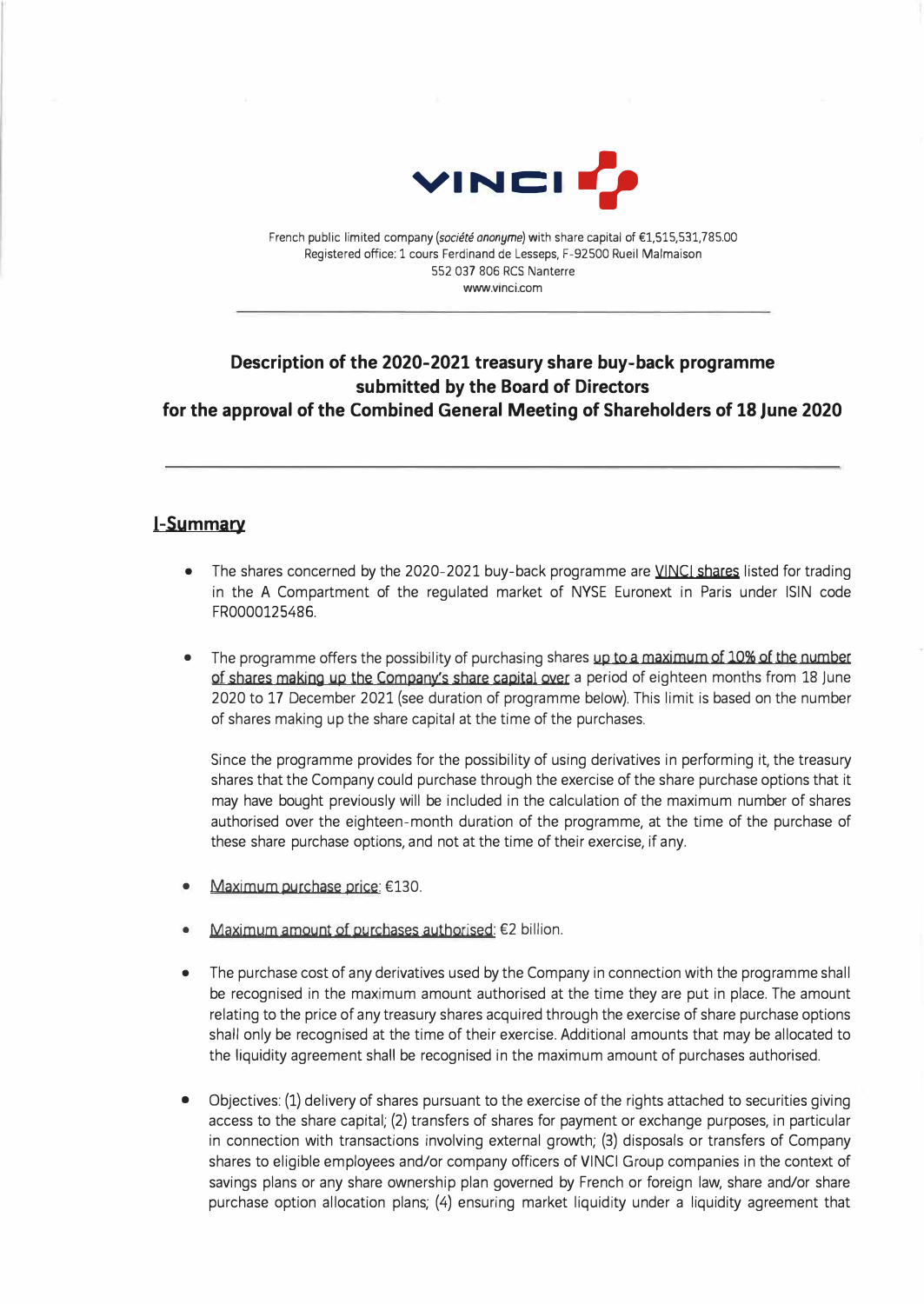complies with a code of ethics recognised by the Autorité des Marchés Financiers (AMF, the French financial markets regulator) and entrusted to an investment service provider acting independently; (5) cancellation of shares; and (6) implementation of any market practice, any objective or any transaction that would be accepted under laws or regulations in force or by the AMF with respect to share buy-back programmes.

Duration of the programme: eighteen months from the approval of the Combined Shareholders' General Meeting of 18 June 2020, i.e. until 17 December 2021.

## II-Objectives of the 2020-2021 share buy-back programme: use of shares purchased

VINCI wishes to implement a new share buy-back programme with the objectives described below.

1. Fulfilment of obligations to transfer or exchange shares pursuant to the exercise of the rights attached to securities giving access to the Company's share capital.

2. Transfers of shares for payment or exchange purposes, in particular in connection with transactions involving external growth.

3. Disposals or transfers of Company shares to eligible employees and/or company officers of VINCI Group companies in the context of savings plans or any share ownership plan governed by French or foreign law, share and/or share purchase option allocation plans, including disposals to any approved service provider appointed to design, implement and manage any employee savings UCITS or similar employee savings structure on behalf of the VINCI Group, and pledges of shares as guarantees under employee savings plans.

4. Market-making through a liquidity agreement that complies with a code of ethics recognised by the AMF and entrusted to an investment service provider acting independently.

5. Cancellation, as part of the Company's financial policy, of the shares thus purchased, subject to the adoption of the eleventh resolution of the 18 June 2020 Shareholders' General Meeting.

6. Implementation of any market practice, any objective or any transaction that would be accepted under laws or regulations in force or by the AMF with respect to share buy-back programmes.

The shares purchased and retained by VINCI shall not carry any voting rights and shall not give right to the payment of dividends.

The Company reserves the right to use derivatives in implementing this new programme.

Furthermore, in compliance with the applicable legal and regulatory provisions, including those relating to stock exchange disclosure requirements, it reserves the right to carry out authorised reallocations of shares purchased in view of one of the programme's objectives to one or more of its other objectives, or to sell them on-market or off-market through an investment service provider acting independently.

# **III-Legal framework**

This programme is within the framework of the provisions of Articles L.225-209 and L.225-210 to L.225-212 of the French Commercial Code and shall be submitted on 18 June 2020 to VINCI's Shareholders' General Meeting, acting in accordance with the quorum and majority requirements for ordinary (sixth resolution) and extraordinary (eleventh resolution) shareholders' meetings: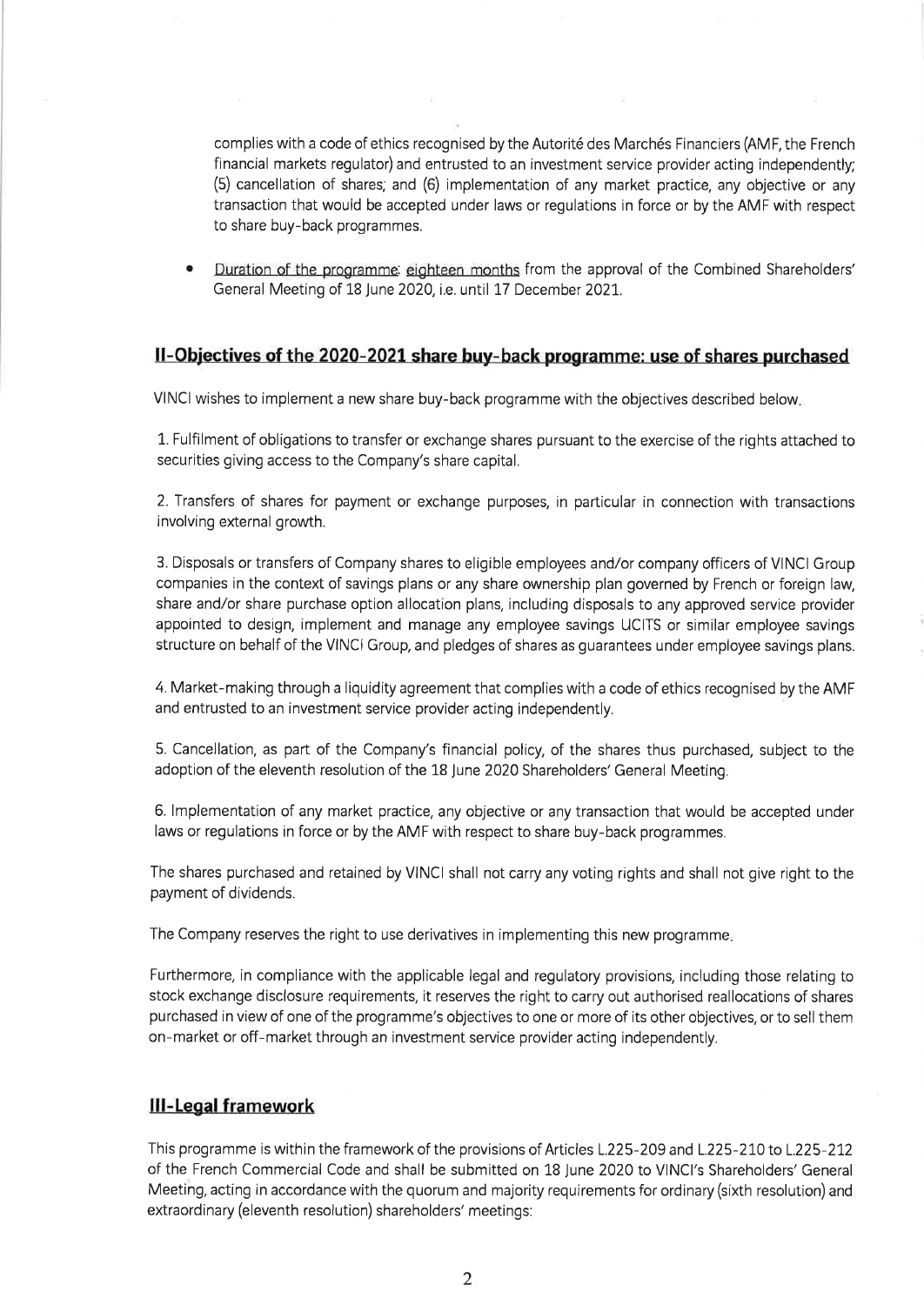#### **Sixth resolution**

#### Renewal of the delegation of powers to the Board of Directors in view of the purchase by the Company of its own shares

The Shareholders' General Meeting, having taken note of (a) the Report of the Board of Directors and (b) the description of the new 2020-2021 share buy-back programme, in accordance with the provisions of Article L.225-209 of the French Commercial Code as well as European regulation 596/2014 of 16 April 2014 on market abuse, authorises the Board of Directors, with the ability to sub-delegate such powers, within the limits provided for by law and regulations, on one or more occasions, on the stock market or otherwise, including by blocks of shares or through the use of options or derivatives, to purchase the Company's shares for the conduct of the following:

- 1. transfer or exchange of shares upon the exercise of the rights attached to securities giving access to the Company's share capital;
- 2. retention and future delivery for payment or exchange purposes in connection with transactions involving external growth;
- 3. disposal or transfer of Company shares to eligible employees and/or company officers of VINCI Group companies in the context of savings plans or any share ownership plan governed by French or foreign law, share and/or share purchase option allocation plans, including disposal to any approved service provider appointed for the design, implementation and management of any employee savings UCITS or similar structure on behalf of the VINCI Group, and pledge of shares as guarantee under employee savings plans;
- 4. ensuring market liquidity within the framework of a liquidity agreement that complies with a code of ethics recognised by the Autorité des Marchés Financiers and entrusted to an investment service provider acting independently;
- 5. cancellation, as part of the Company's financial policy, of the shares thus purchased, subject to the adoption of the eleventh resolution hereunder;
- 6. implementation of any market practice, any objective or any transaction that may be accepted by laws or regulations or in force or by the Autorité des Marchés Financiers in respect of share buy-back programmes.

The maximum purchase price per share is set at  $£130$ . The maximum number of shares purchased by virtue of this authorisation shall not exceed 10% of the share capital. This limit is calculated at the time of the purchases and the maximum amount of shares thus purchased shall not exceed €2 billion.

The share purchase price shall be adjusted by the Board of Directors in the event of transactions involving the Company's capital in compliance with the conditions provided for by the applicable regulations. In particular, in the event of a capital increase through the capitalisation of reserves and the allotment of performance shares, the price specified above shall be adjusted by a multiplier equal to the ratio of the number of shares making up the share capital before the transaction to the number of shares after the transaction.

The acquisition, disposal, transfer, allotment or exchange of these shares may be carried out by any means that are authorised or that may become authorised by regulations in force, either on-market or off-market, including block transactions or through the use of derivatives, in particular through share purchase options in accordance with the regulations in force. There is no restriction on the proportion of the share buy-back programme that may be carried out through block transactions.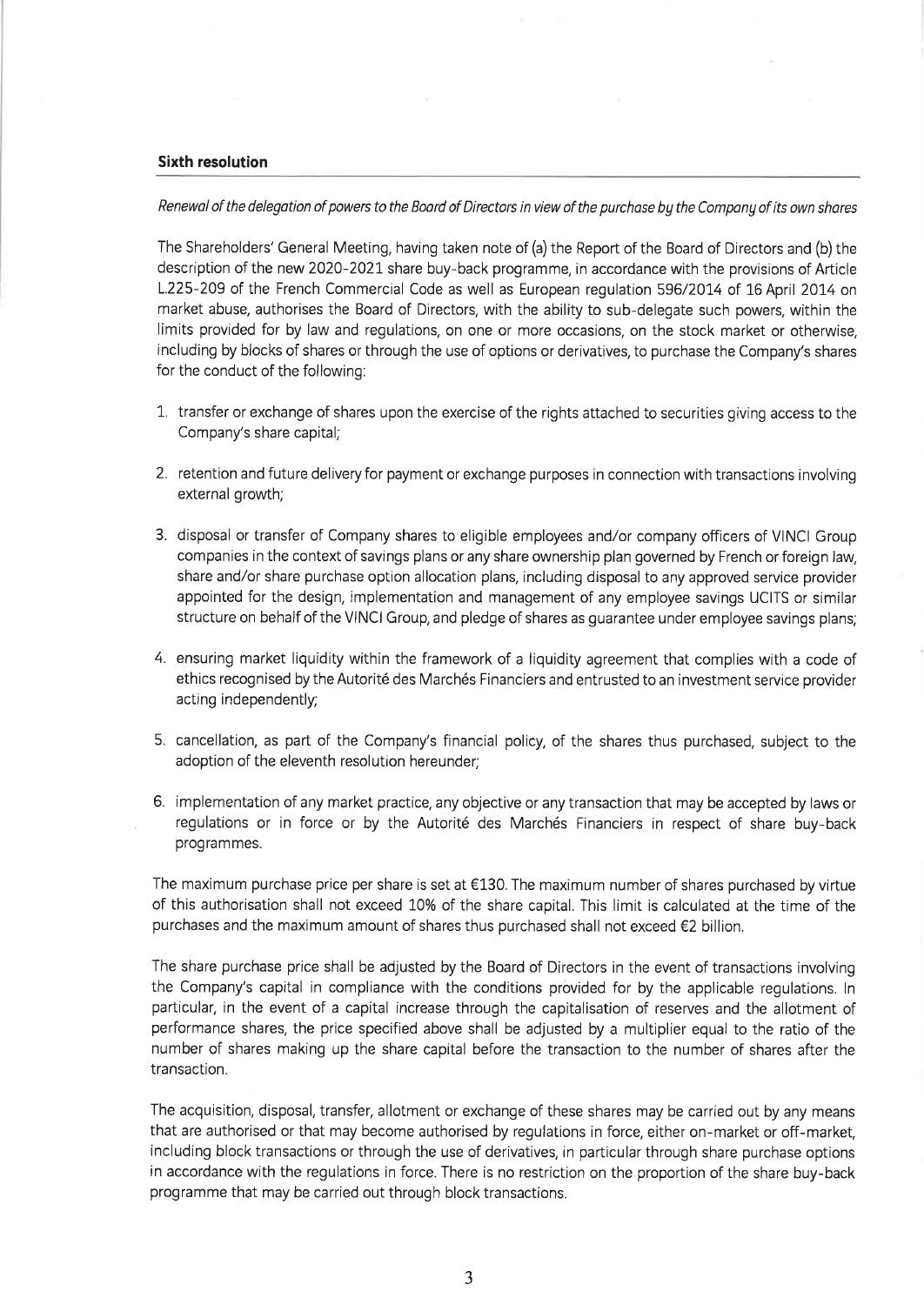These transactions may be carried out at any time in compliance with the current regulations, except during a public offering period.

The Shareholders' General Meeting grants full powers to the Board of Directors, including the ability to delegate such powers, so that, in compliance with the applicable legal and regulatory provisions, including those on stock exchange disclosure requirements, it may proceed with the authorised reallocations of the shares purchased in view of one of the programme's objectives to one or more of its other objectives, or sell them on-market or off-market, it being specified that these reallocations and disposals may concern shares purchased pursuant to previously authorised share buy-back programmes.

The Shareholders' General Meeting grants full powers to the Board of Directors, including the ability to delegate such powers, for the purpose of placing stock market orders, signing any deed of purchase, sale or transfer, entering into any agreement, carrying out any necessary adjustments, making all declarations and completing all formalities.

This authorisation is granted for a period of eighteen months from the date of this Shareholders' General Meeting. It renders ineffective and replaces the authorisation granted by the Shareholders' General Meeting on 17 April 2019 in its fifteenth resolution.

#### **Eleventh resolution**

Renewal of the authorisation granted to the Board of Directors in view of the reduction of the share capital through cancellation of VINCI shares held in treasury

The Shareholders' General Meeting, voting under the quorum and majority conditions required for Extraordinary Shareholders' General Meetings, having considered the Report of the Board of Directors and the Special Report of the Statutory Auditors, in accordance with the provisions of Article L.225-209 of the French Commercial Code, authorises the Board of Directors to cancel, at its sole discretion, on one or more occasions, within the limit of 10% of the number of shares making up the share capital on the date when the Board of Directors takes a decision to cancel and over successive periods of twenty-four months for the determination of this limit, the shares purchased by virtue of the authorisations granted to the Company to purchase its own shares, and to proceed with a reduction in share capital equivalent to that amount.

The Shareholders' General Meeting establishes the validity of this authorisation at twenty-six months as from the date of the present meeting and grants full powers to the Board of Directors, including the powers to delegate such powers, to take all decisions necessary for the cancellation of shares and reduction of the share capital, to recognise the difference between the purchase price and the nominal value of the shares in the reserve account of its choice, including the account for "share premiums arising on contributions or mergers", to perform all actions, formalities or declarations to finalise the reductions in capital which may be carried out by virtue of this authorisation, and to amend the Company's Articles of Association accordingly.

This authorisation renders ineffective and replaces the authorisation granted by the Shareholders' General Meeting on 17 April 2019 in its eighteenth resolution.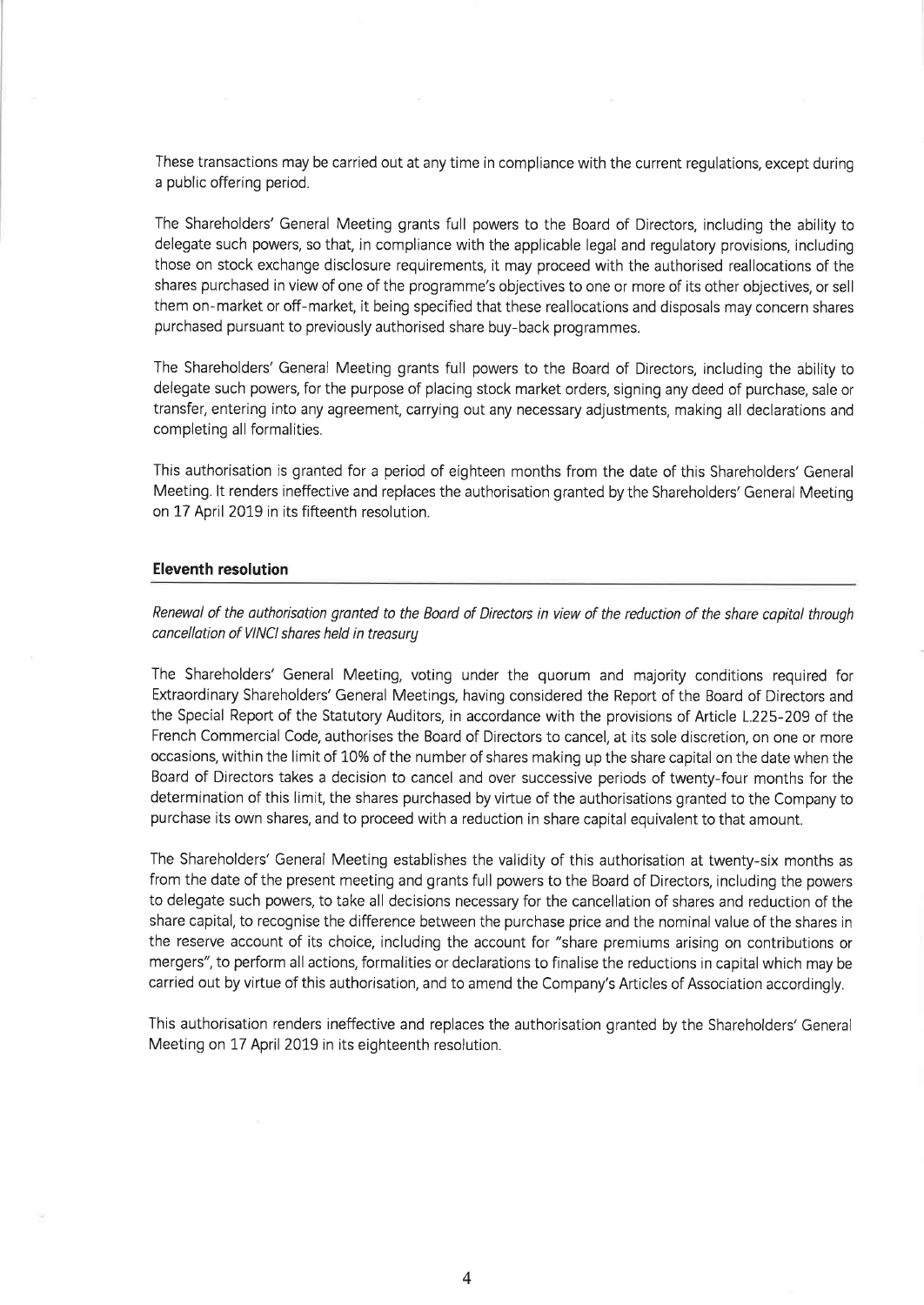# **IV-Arrangements**

## 1. Maximum proportion of the share capital that may be acquired and maximum amount payable by VINCI

The maximum proportion of the share capital that VINCI may acquire is 10% of the share capital on the date of the Combined Shareholders' General Meeting. However, in the event of a change in the share capital after that date, the authorisation granted by the General Meeting would apply to 10% of the new share capital.

The maximum purchase price per share is set at  $£130$ .

The maximum total amount of capital that may be allocated to share purchases by virtue of this programme amounts to €2 billion. This maximum amount shall apply for all transactions carried out from 18 June 2020 over the duration of the programme: purchases of treasury shares, acquisitions of derivatives on treasury shares, treasury share subscriptions through the exercise of derivatives previously put in place, additional amounts that may be allocated to the liquidity agreement.

The Company reserves the right to use the entire programme.

VINCI shall ensure that it does not directly or indirectly exceed the buy-back ceiling of 10% of the share capital authorised by the Shareholders' General Meeting over the programme's eighteen-month term.

It shall furthermore ensure that it does not own at any time, directly or indirectly, more than 10% of its share capital.

Moreover, the share buy-back programme shall not have any significant impact on VINCI's free float, which amounted to 79.1% of the share capital on 31 December 2019 and at 30 April 2020.

The amount of the Company's available reserves, which was  $\epsilon$ 28,495 million at 31 December 2019, is, as required by law, higher than the amount of the share buy-back programme.

### 2. Share buy-back arrangements

Shares may be purchased fully or partly by any means that are authorised or that may become authorised by regulations in force, either on-market or off-market, including block transactions or through the use of derivatives, including through share purchase options in accordance with requlations in force. The Company shall be careful not to increase the volatility of its share price if it uses derivatives.

These transactions may be carried out at any time in compliance with the current regulations, except during a public offering period.

The proposed authorisation submitted to the General Meeting does not restrict the proportion of the programme that may be carried out through the acquisition of blocks of shares.

### 3. Duration and timeframe of the share purchase and cancellation programme

Share purchases may be carried out over a period of eighteen months following the date of the Shareholders' General Meeting, i.e. from 18 June 2020 until 17 December 2021.

Pursuant to paragraph 4 of Article L.225-209 of the French Commercial Code, the shares purchased can only be cancelled up to a limit of 10% of the share capital over successive rolling periods of twenty-four months.